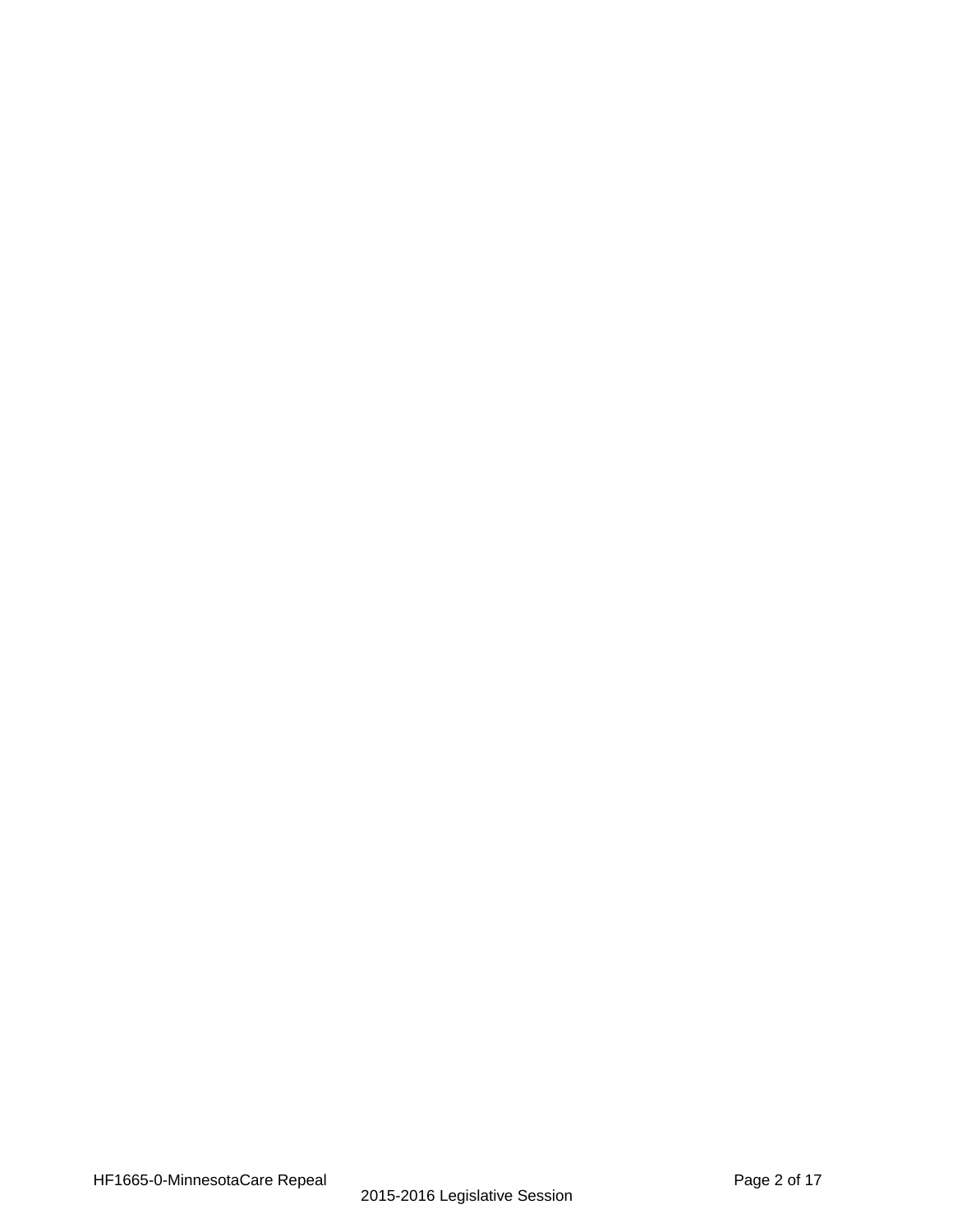This table shows direct impact to state government only. Local government impact, if any, is discussed in the narrative. Reductions are shown in parentheses.

\*Transfers In/Out and Absorbed Costs are only displayed when reported.

| State Cost (Savings) = 1-2                        |              |                          | <b>Biennium</b>          |                | <b>Biennium</b> |               |  |
|---------------------------------------------------|--------------|--------------------------|--------------------------|----------------|-----------------|---------------|--|
| <b>Dollars in Thousands</b>                       |              | <b>FY2015</b>            | <b>FY2016</b>            | <b>FY2017</b>  | <b>FY2018</b>   | <b>FY2019</b> |  |
| Human Services Dept                               |              |                          |                          |                |                 |               |  |
| <b>General Fund</b>                               |              | $\blacksquare$           | 3,767                    | 7,283          | 7,484           | 7,473         |  |
| <b>Health Care Access</b>                         |              | $\overline{\phantom{a}}$ | (147, 798)               | (516, 517)     | (470, 253)      | (485,078)     |  |
| MnSure                                            |              |                          |                          |                |                 |               |  |
| <b>Health Care Access</b>                         |              | $\blacksquare$           | 36,218                   | 83,539         | 96,305          | 96,263        |  |
| MN Health Insurance Exchange                      |              | $\blacksquare$           | $\overline{a}$           | $\blacksquare$ |                 |               |  |
|                                                   | <b>Total</b> |                          | (107, 813)               | (425, 695)     | (366, 464)      | (381, 342)    |  |
|                                                   |              | <b>Biennial Total</b>    |                          | (533, 508)     |                 | (747, 806)    |  |
| 1 - Expenditures, Absorbed Costs*, Transfers Out* |              |                          |                          |                |                 |               |  |
| Human Services Dept                               |              |                          |                          |                |                 |               |  |
| <b>General Fund</b>                               |              | $\blacksquare$           | 3,767                    | 7,269          | 7,581           | 7,564         |  |
| <b>Health Care Access</b>                         |              | $\overline{\phantom{a}}$ | (163, 532)               | (550, 585)     | (505, 100)      | (520, 246)    |  |
| <b>MnSure</b>                                     |              |                          |                          |                |                 |               |  |
| <b>Health Care Access</b>                         |              | $\blacksquare$           | 36,218                   | 83,539         | 96,305          | 96,263        |  |
| MN Health Insurance Exchange                      |              | $\blacksquare$           | 5,361                    | 13,514         | 15,459          | 16,436        |  |
|                                                   | <b>Total</b> |                          | (118, 186)               | (446, 263)     | (385, 755)      | (399, 983)    |  |
|                                                   |              | <b>Biennial Total</b>    |                          | (564, 449)     |                 | (785, 738)    |  |
| 2 - Revenues, Transfers In*                       |              |                          |                          |                |                 |               |  |
| Human Services Dept                               |              |                          |                          |                |                 |               |  |
| <b>General Fund</b>                               |              | $\blacksquare$           | $\overline{\phantom{0}}$ | (14)           | 97              | 91            |  |
| <b>Health Care Access</b>                         |              | -                        | (15, 734)                | (34,068)       | (34, 847)       | (35, 168)     |  |
| <b>MnSure</b>                                     |              |                          |                          |                |                 |               |  |
| <b>Health Care Access</b>                         |              | $\overline{\phantom{a}}$ | $\overline{\phantom{0}}$ | $\blacksquare$ |                 |               |  |
| MN Health Insurance Exchange                      |              | $\blacksquare$           | 5,361                    | 13,514         | 15,459          | 16,436        |  |
|                                                   | <b>Total</b> |                          | (10, 373)                | (20, 568)      | (19, 291)       | (18, 641)     |  |
|                                                   |              | <b>Biennial Total</b>    |                          | (30, 941)      |                 | (37, 932)     |  |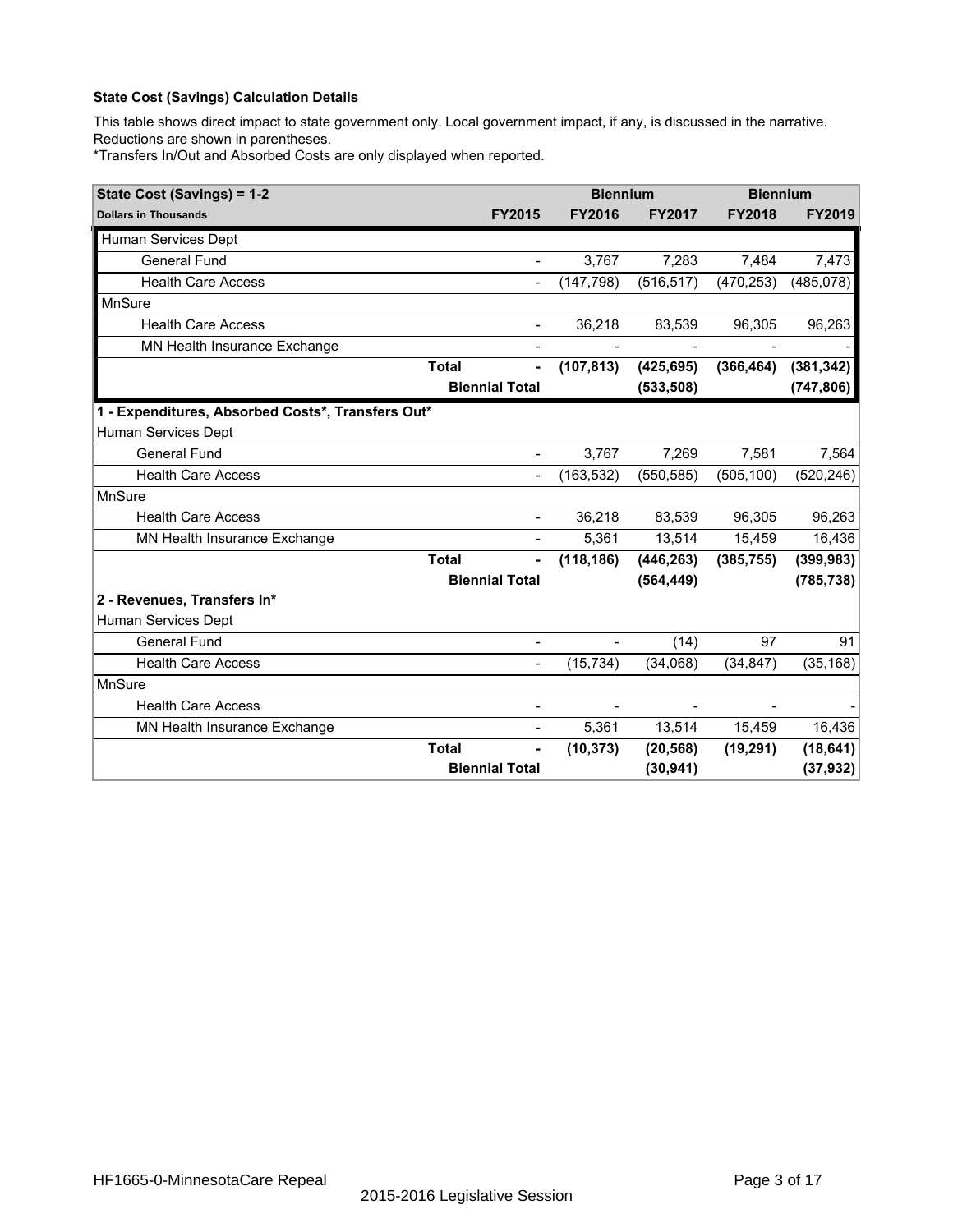| Chief Author:              | <b>Matt Dean</b>                         |
|----------------------------|------------------------------------------|
| Commitee:                  | <b>Health and Human Services Finance</b> |
| Date Completed: 04/14/2015 |                                          |
| Agency:                    | Commerce Dept                            |

| <b>State Fiscal Impact</b>   | Yes | <b>No</b> |
|------------------------------|-----|-----------|
| Expenditures                 |     | x         |
| Fee/Departmental<br>Earnings |     | х         |
| <b>Tax Revenue</b>           |     | x         |
| Information Technology       |     | x         |
|                              |     |           |
| Local Fiscal Impact          |     |           |

This table shows direct impact to state government only. Local government impact. if any, is discussed in the narrative. Reductions shown in the parentheses.

| <b>State Cost (Savings)</b> |       |                       | <b>Biennium</b> |                          | <b>Biennium</b> |               |
|-----------------------------|-------|-----------------------|-----------------|--------------------------|-----------------|---------------|
| Dollars in Thousands        |       | <b>FY2015</b>         | <b>FY2016</b>   | <b>FY2017</b>            | <b>FY2018</b>   | <b>FY2019</b> |
|                             | Total |                       | ۰               | $\overline{\phantom{0}}$ | $\blacksquare$  |               |
|                             |       | <b>Biennial Total</b> |                 | $\overline{\phantom{0}}$ |                 |               |

| <b>Full Time Equivalent Positions (FTE)</b> |       |                          | <b>Biennium</b> |                          | <b>Biennium</b> |               |
|---------------------------------------------|-------|--------------------------|-----------------|--------------------------|-----------------|---------------|
|                                             |       | <b>FY2015</b>            | <b>FY2016</b>   | <b>FY2017</b>            | <b>FY2018</b>   | <b>FY2019</b> |
|                                             | Total | $\overline{\phantom{a}}$ | $\sim$          | $\overline{\phantom{a}}$ | $\sim$          |               |

# **Executive Budget Officer's Comment**

-

I have reviewed this fiscal note for reasonableness of content and consistency with MMB's Fiscal Note policies.

EBO Signature: Elisabeth Hammer Date: 3/24/2015 4:14:21 PM

Phone: 651 201-8022 Email elisabeth.hammer@state.mn.us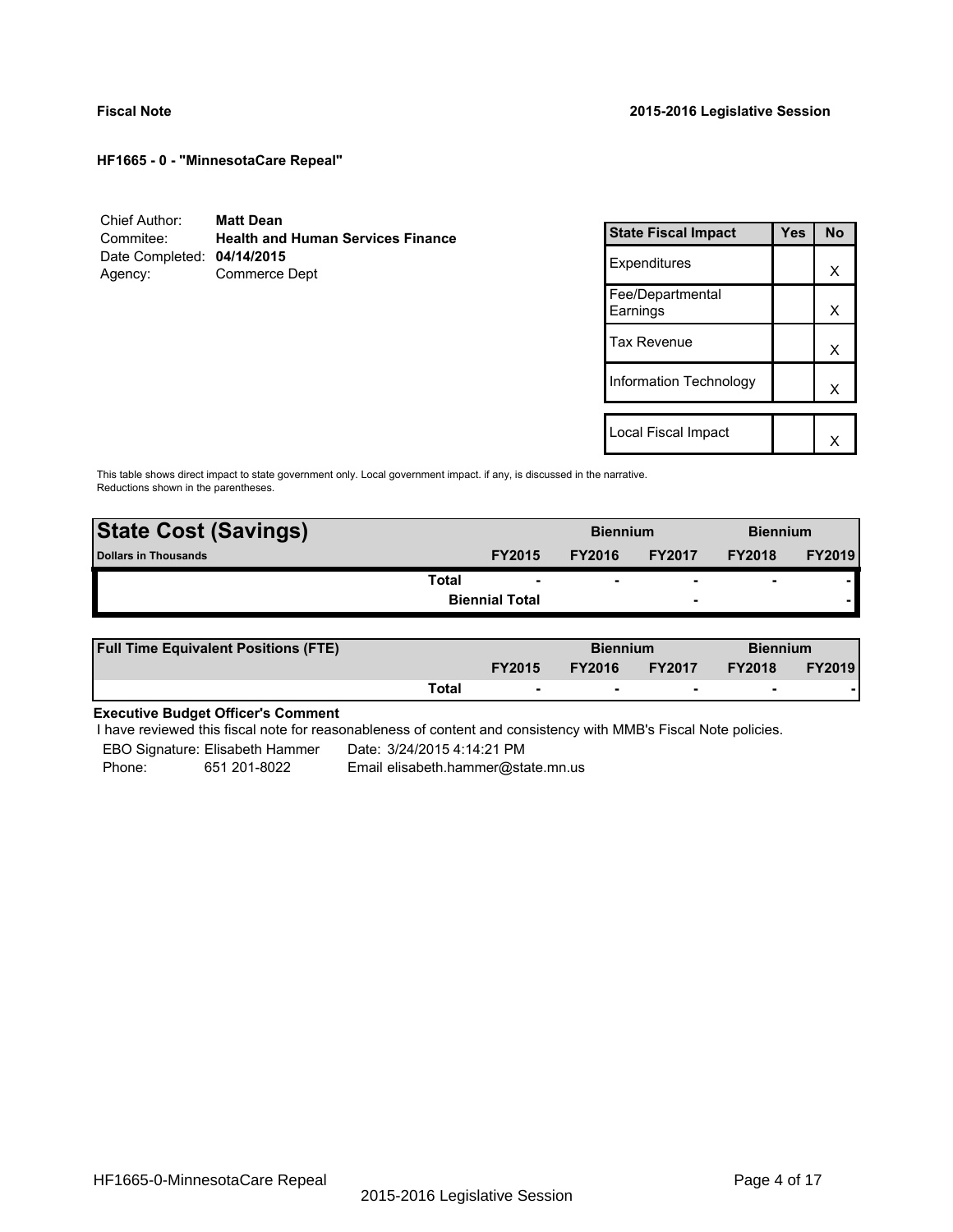This table shows direct impact to state government only. Local government impact, if any, is discussed in the narrative. Reductions are shown in parentheses.

\*Transfers In/Out and Absorbed Costs are only displayed when reported.

| State Cost (Savings) = 1-2                        |              |                       | <b>Biennium</b>          |               | <b>Biennium</b> |               |
|---------------------------------------------------|--------------|-----------------------|--------------------------|---------------|-----------------|---------------|
| <b>Dollars in Thousands</b>                       |              | <b>FY2015</b>         | <b>FY2016</b>            | <b>FY2017</b> | <b>FY2018</b>   | <b>FY2019</b> |
|                                                   | <b>Total</b> |                       | ۰                        |               |                 |               |
|                                                   |              | <b>Biennial Total</b> |                          | ٠             |                 |               |
| 1 - Expenditures, Absorbed Costs*, Transfers Out* |              |                       |                          |               |                 |               |
|                                                   | <b>Total</b> | ٠                     | $\overline{\phantom{0}}$ | ٠             | ۰               |               |
|                                                   |              | <b>Biennial Total</b> |                          | ٠             |                 |               |
| 2 - Revenues, Transfers In*                       |              |                       |                          |               |                 |               |
|                                                   | <b>Total</b> | ٠                     | $\overline{\phantom{0}}$ | ۰             | ۰               |               |
|                                                   |              | <b>Biennial Total</b> |                          | ۰             |                 | ٠             |

#### **Bill Description**

H.F. 1665-0 eliminates MinnesotaCare, and shifts eligible individuals into new federally subsidized MinnesotaCare II plans.

#### **Assumptions**

The Commerce Department does not expect to incur any financial impact from H.F. 1665-0. The aforementioned MinnesotaCare II plans are already included in carriers product portfolios, and subsequently are already reviewed by the department.

### **Expenditure and/or Revenue Formula**

N/A

**Long-Term Fiscal Considerations**

N/A

**Local Fiscal Impact**

N/A

#### **References/Sources**

N/A

**Agency Contact:**

**Agency Fiscal Note Coordinator Signature:** Alex Larson **Date:** 3/20/2015 2:54:16 PM

**Phone:** 651 539-1523 **Email:** Alex.Larson@state.mn.us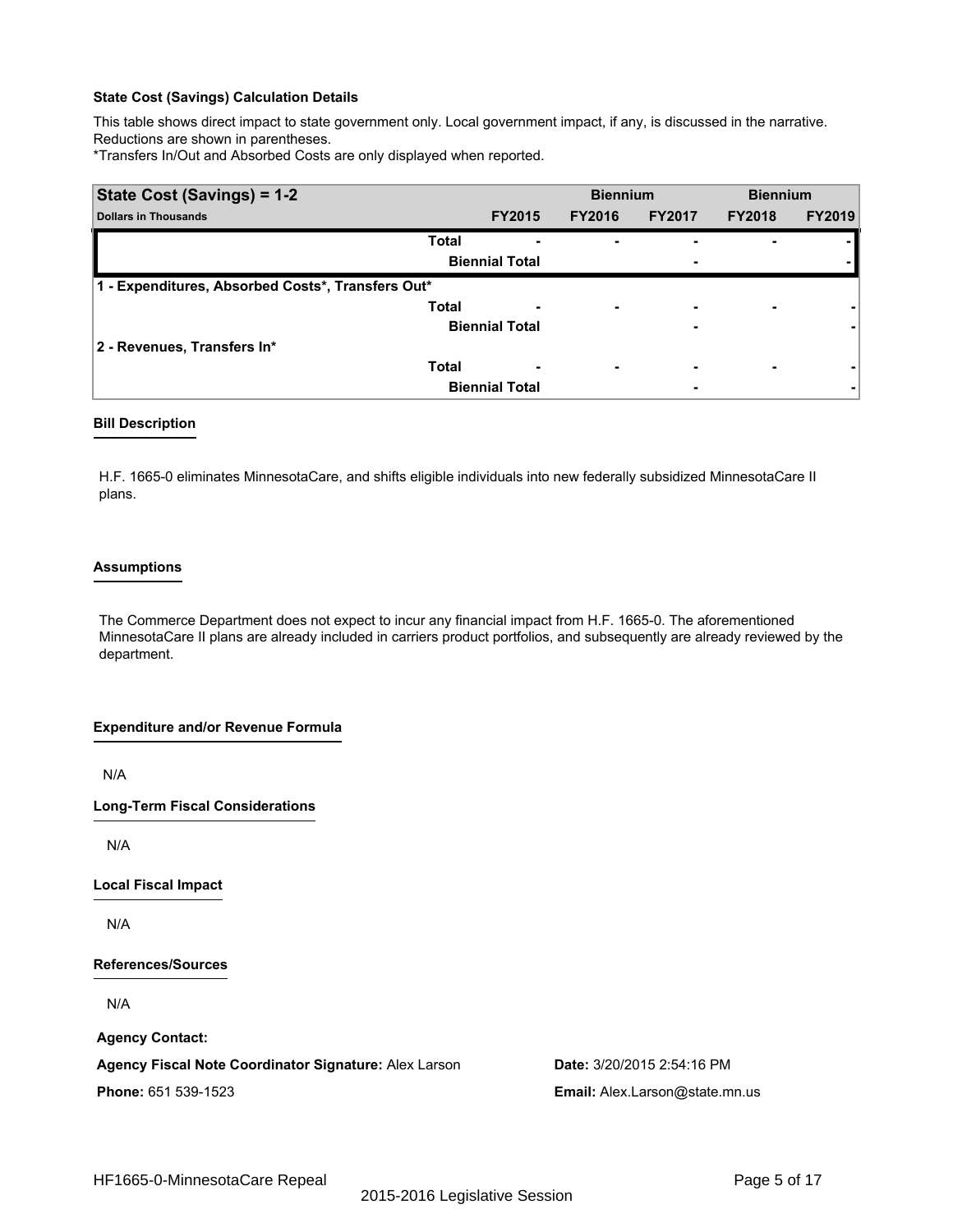| Chief Author:              | <b>Matt Dean</b>                         |
|----------------------------|------------------------------------------|
| Commitee:                  | <b>Health and Human Services Finance</b> |
| Date Completed: 04/14/2015 |                                          |
| Agency:                    | Human Services Dept                      |

| <b>State Fiscal Impact</b>   | Yes | <b>No</b> |
|------------------------------|-----|-----------|
| Expenditures                 | x   |           |
| Fee/Departmental<br>Earnings |     | x         |
| <b>Tax Revenue</b>           |     | x         |
| Information Technology       | X   |           |
| Local Fiscal Impact          |     |           |
|                              |     |           |

This table shows direct impact to state government only. Local government impact. if any, is discussed in the narrative. Reductions shown in the parentheses.

| <b>State Cost (Savings)</b> |                       |                          | <b>Biennium</b> |               | <b>Biennium</b> |            |
|-----------------------------|-----------------------|--------------------------|-----------------|---------------|-----------------|------------|
| <b>Dollars in Thousands</b> |                       | <b>FY2015</b>            | <b>FY2016</b>   | <b>FY2017</b> | <b>FY2018</b>   | FY2019     |
| <b>General Fund</b>         |                       |                          | 3.767           | 7.283         | 7.484           | 7,473      |
| <b>Health Care Access</b>   |                       | $\overline{\phantom{0}}$ | (147.798)       | (516, 517)    | (470, 253)      | (485,078)  |
|                             | Total                 | ۰                        | (144, 031)      | (509, 234)    | (462, 769)      | (477, 605) |
|                             | <b>Biennial Total</b> |                          | (653, 265)      |               |                 | (940, 374) |
|                             |                       |                          |                 |               |                 |            |

| <b>Full Time Equivalent Positions (FTE)</b> |       |                          | <b>Biennium</b> |               |                          | <b>Biennium</b> |  |
|---------------------------------------------|-------|--------------------------|-----------------|---------------|--------------------------|-----------------|--|
|                                             |       | <b>FY2015</b>            | <b>FY2016</b>   | <b>FY2017</b> | <b>FY2018</b>            | <b>FY2019</b>   |  |
| General Fund                                |       | $\overline{\phantom{0}}$ |                 | ((1.00))      | $\overline{\phantom{0}}$ |                 |  |
| <b>Health Care Access</b>                   |       |                          | ((46.00))       | ((185.00))    | ((185.00))               | ((185.00))      |  |
|                                             | Total | ۰.                       | ((46.00))       | ((186.00))    | ((185.00))               | ((185.00))      |  |

# **Executive Budget Officer's Comment**

I have reviewed this fiscal note for reasonableness of content and consistency with MMB's Fiscal Note policies.

EBO Signature: Ahna Minge Date: 4/14/2015 3:03:51 PM<br>Phone: 651 259-3690 Email ahna minge@state.mn Phone: 651 259-3690 Email ahna.minge@state.mn.us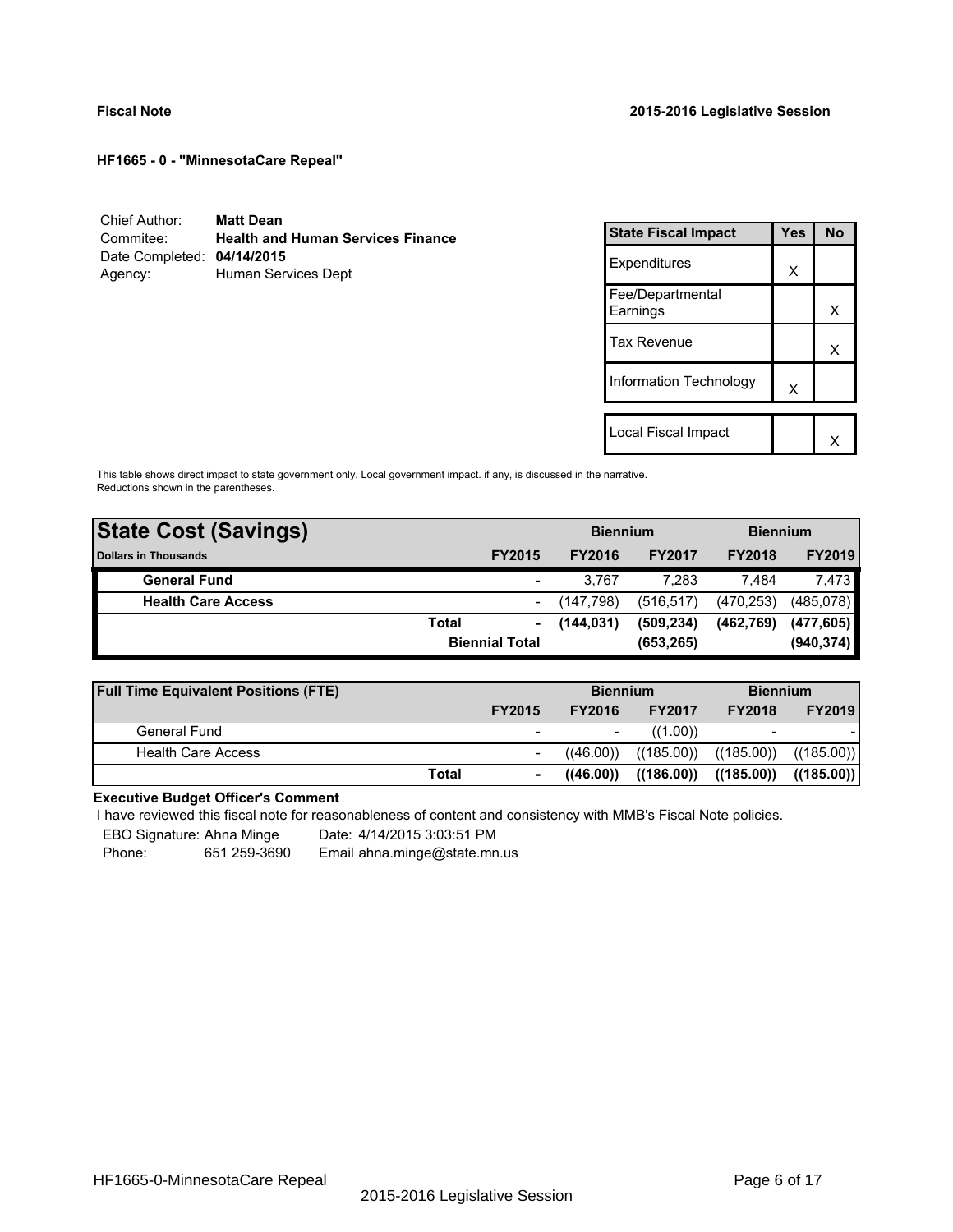This table shows direct impact to state government only. Local government impact, if any, is discussed in the narrative. Reductions are shown in parentheses.

\*Transfers In/Out and Absorbed Costs are only displayed when reported.

| State Cost (Savings) = 1-2                        |       |                              | <b>Biennium</b> |               | <b>Biennium</b> |               |
|---------------------------------------------------|-------|------------------------------|-----------------|---------------|-----------------|---------------|
| <b>Dollars in Thousands</b>                       |       | <b>FY2015</b>                | <b>FY2016</b>   | <b>FY2017</b> | <b>FY2018</b>   | <b>FY2019</b> |
| General Fund                                      |       | $\qquad \qquad \blacksquare$ | 3,767           | 7,283         | 7,484           | 7,473         |
| <b>Health Care Access</b>                         |       | $\overline{\phantom{a}}$     | (147,798)       | (516, 517)    | (470, 253)      | (485,078)     |
|                                                   | Total | ٠                            | (144, 031)      | (509, 234)    | (462, 769)      | (477, 605)    |
|                                                   |       | <b>Biennial Total</b>        |                 | (653, 265)    |                 | (940, 374)    |
| 1 - Expenditures, Absorbed Costs*, Transfers Out* |       |                              |                 |               |                 |               |
| <b>General Fund</b>                               |       | $\overline{\phantom{a}}$     | 3,767           | 7,269         | 7,581           | 7,564         |
| <b>Health Care Access</b>                         |       | $\overline{\phantom{a}}$     | (163, 532)      | (550, 585)    | (505, 100)      | (520, 246)    |
|                                                   | Total | ٠                            | (159, 765)      | (543, 316)    | (497, 519)      | (512, 682)    |
|                                                   |       | <b>Biennial Total</b>        |                 | (703, 081)    |                 | (1,010,201)   |
| 2 - Revenues, Transfers In*                       |       |                              |                 |               |                 |               |
| <b>General Fund</b>                               |       |                              |                 | (14)          | 97              | 91            |
| <b>Health Care Access</b>                         |       | -                            | (15, 734)       | (34,068)      | (34, 847)       | (35, 168)     |
|                                                   | Total | ۰                            | (15, 734)       | (34,082)      | (34, 750)       | (35,077)      |
|                                                   |       | <b>Biennial Total</b>        |                 | (49, 816)     |                 | (69, 827)     |

### **Bill Description**

Article I of House File 1665 repeals the MinnesotaCare program established in Minnesota Statutes 256L and makes conforming changes to several other sections of statute.

Article II of the bill requires the board of MNsure to require each carrier offering a silver plan through MNsure to offer a corresponding MinnestotaCare II plan for people with income between 133 and 200 percent of the federal poverty guidelines (FPG). The board would also be required to subsidize premium costs for people eligible for a MinnesotaCare II plan by reducing premiums by an undefined amount.

Article II section 2 requires the commissioner of human services to study and make recommendations to the legislature on whether the continuation of MinnesotaCare II plans and related premium subsidies is necessary to ensure the available of affordable health coverage to persons purchasing coverage through MNsure and present recommendations by December 15, 2018.

### **Assumptions**

### *MinnesotaCare Repeal Fiscal Assumptions*

This language repeals the MinnesotaCare program established in Minnesota Statutes 256L. MinnesotaCare became a federally funded Basic Health Plan (BHP) on January 1, 2015, and provides comprehensive health care coverage for over 95,000 Minnesotans without access to other coverage. There are no health condition barriers for eligibility, but applicants must meet income guidelines and pay a premium (if applicable) to receive coverage. Premiums are based on income and are charged for each enrollee, up to a maximum of \$50 per month in 2014.

Costs for the program are projected to reach \$546 million in FY2015. About \$224 million or 47% of the total FY2015 cost of the program is covered by the federal government, \$24 million or 4% comes from enrollee premiums, and the remainder is appropriated from state funds.

Under federal requirements for terminating a basic health plan 42 C.F.R § 600.140 DHS must do the following to close the MinnesotaCare Program: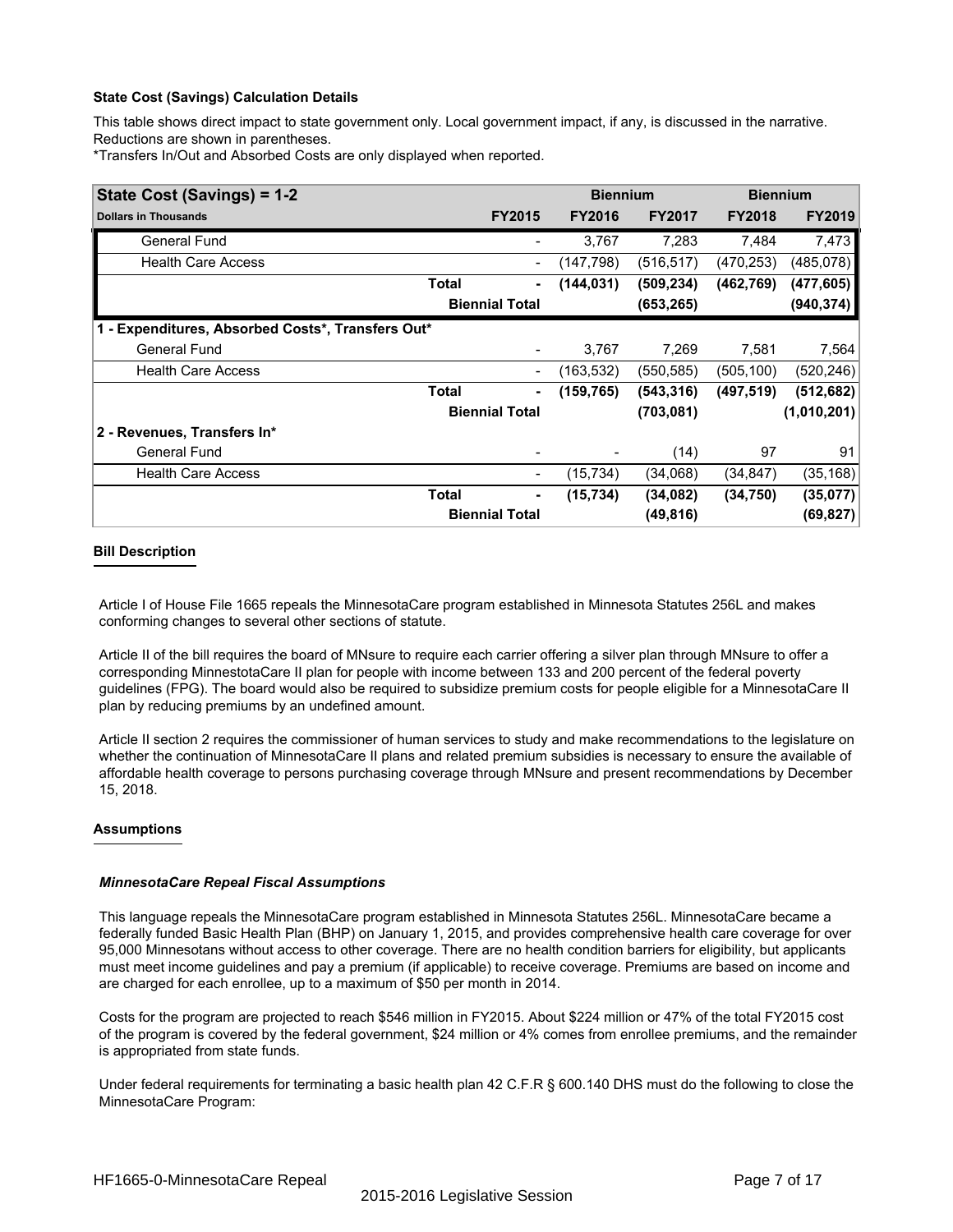No later than September 2, 2015, the state must submit written notice to CMS regarding termination. This notice must include a proposed transition plan that describes the procedures to assist consumers with transitioning to other insurance affordability programs

The state must resolve concerns expressed by CMS and obtain approval for the transition plan

· No later than October 2, 2015, the state must send written notice to the MinnesotaCare managed care plans

· No later than October 2, 2015, the state must send written notice to all MinnesotaCare enrollees. The notice must include the states assessment of their eligibility for other insurance affordability programs

DHS must also fulfill contractual obligations with Managed Care Organizations; complete all financial reconciliation to the federal government, and refund any remaining balance in the BHP trust fund.

The federal government requires states terminating a basic health plan to assist individuals and help ensure an orderly transition to other health care coverage. Most current enrollees in the MinnesotaCare program would be eligible for federal tax subsidies for the purchase of Qualified Health Plans in MNsure, though some current MinnesotaCare enrollees who do not expect to file a federal income tax return will not qualify for federal premium subsidies.

A loss in coverage is defined as a special qualifying event under 45 C.F.R 155.420(c) which enables MinnesotaCare enrollees to enroll in Qualified Health Plans in MNsure outside of open enrollment. This exception provides enrollees 60 days from the triggering event to enroll in coverage. If former MinnesotaCare enrollees fail to enroll through MNsure within that 60 day window, they cannot qualify for coverage with subsidies through MNsure until open enrollment the next fall for coverage in CY2017. The current program forecast projects an average monthly MinnesotaCare enrollment of just over 107,000 people during the 2016 fiscal year which is roughly the number of people that this estimate presumes would lose current MinnesotaCare coverage under this bill.

Systems work would be necessary to terminate MinnesotaCare and initiate new coverage for current MinnesotaCare enrollees within the remaining insurance affordability programs. With a January 1, 2016 effective date, the system would not be able to automatically convert or re-determine enrollee eligibility for advanced premium tax credits or Medical Assistance. System changes would need to be made to prevent MinnesotaCare coverage for new applicants beginning November 1, 2015. DHS would require the system to close all existing MinnesotaCare enrollees in November 2015, with a coverage end date of December 31, 2015. Enrollees would be asked to reapply starting in November 2015, to obtain new coverage starting for January 2016. Assistance would be available to help those transitioning to other insurance affordability program coverage; however some current enrollees may experience a gap in coverage if they fail to reapply, select a plan, and pay the QHP premium before their MinnesotaCare coverage ends on December 31, 2015.

Ending the MinnesotaCare program would require significant work within eligibility and information technology (IT) systems. Implementing these changes would affect key priorities within the existing MNsure IT portfolio including improving case management functionality, enhancing program integrity, and enhancing the customer experience and back-office activities. The full impact of these changes on IT systems would not be known until the legislation is passed and business requirements were determined.

For DHS systems, the work required to close the program would include generating client notices explaining the end of MinnesotaCare eligibility, closing case notes, and blocking interfaces with MNsure systems. All current eligibility cases must be removed from MNsure and MMIS using manual processes. Repealing MinnesotaCare will also require the removal of eligibility rules, recipient notice requirements, program specific financial and premium information, and other items from the MNsure system. The estimated cost for those items is included in this estimate.

*Federal Approval Considerations/Risks - It is unknown how CMS would respond to or whether it would approve a transition plan based on the implementation processes required to meet the current January 1, 2016, effective date as described above in this fiscal note that would require all existing MinnesotaCare enrollees to reapply for coverage. This could include potential financial risk to the state if CMS required the continued coverage for enrollees that did not successfully gain coverage through reapplication or a disallowance of federal funding if CMS determined the state did not comply with federal requirements.*

#### *Fiscal Assumptions post-MinnesotaCare repeal*

This estimate includes cost savings from future staff reductions. The Department of Human Services currently employs staff to process Minnesota Health Care Program applications and to provide customer service through centers located in St. Paul and Brainerd. DHS staff also processes all Medical Assistance and MinnesotaCare appeals. They work on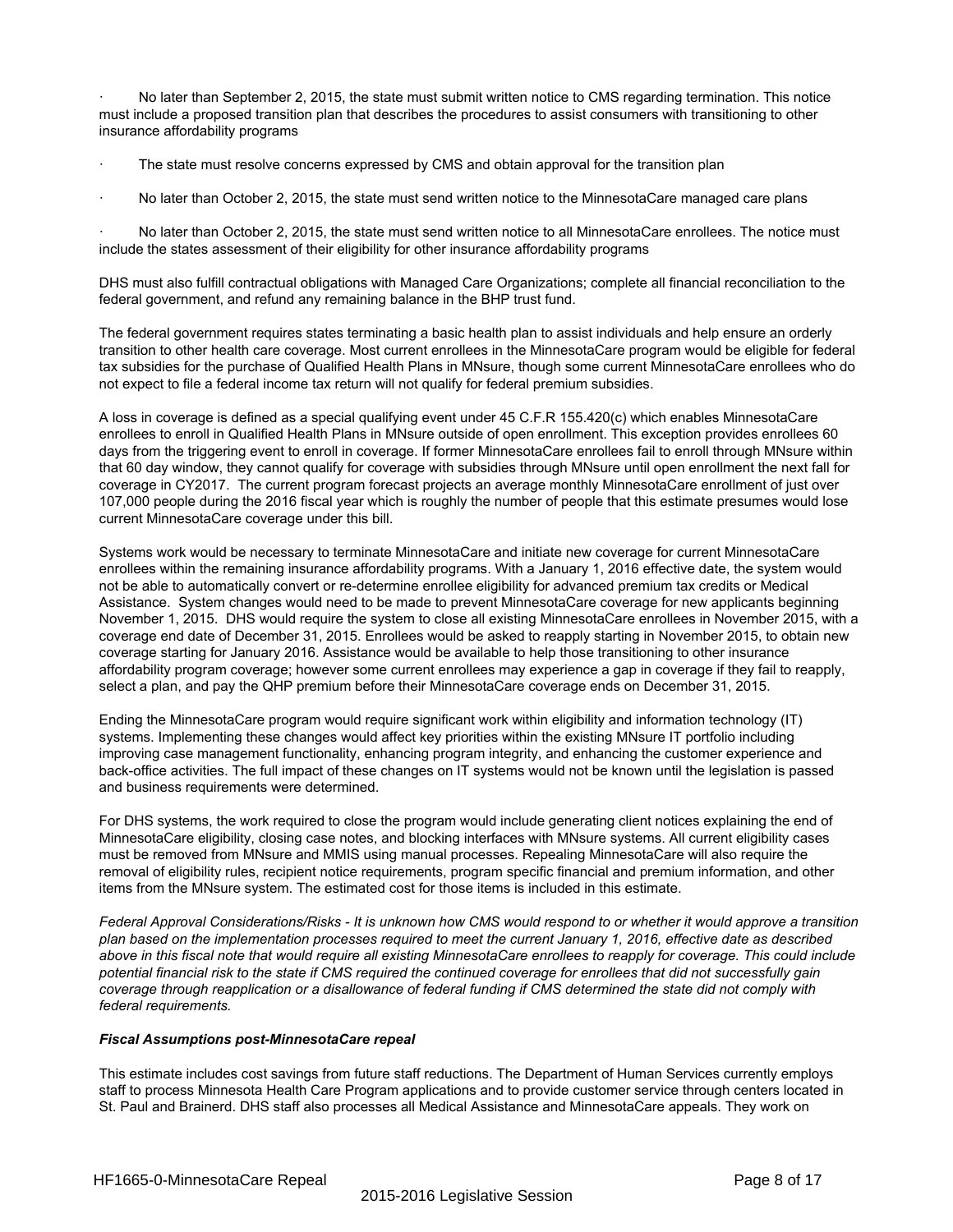complex cases for all public programs and process applications and provide case maintenance for special populations including refugee and incarcerated enrollees.

Staff is needed beyond the January 2016 effective date to perform eligibility system clean-up efforts, support enrollees seeking other coverage, work with counties, and perform other duties related to closing the MinnesotaCare program. This estimate assumes that DHS staff performing duties related to MinnesotaCare will be reduced by 25% by April 2016, 50% by July, with all staff reductions being completed by the end of 2016.

Pursuant to current collective bargaining contracts, DHS is required to pay employees covered by the agreements for any remaining sick and vacation time accrued at the time of layoff. Employees with three years of state service are also eligible to receive six months of the employer share of the premiums for continued coverage under the state group health insurance program following layoff as detailed in these same labor agreements. The cost for continued coverage at the employer share of premium is reflected in this estimate. Based on current enrollment trends in the state group health insurance program, the estimate for continued premium support assumes that two thirds of covered employees are enrolled in family coverage and one third are enrolled in single coverage. This estimate also assumes that 160 hours of vacation time and 150 hours of sick time are paid out for each employee at the time of layoff which are averages used in similar estimates.

DHS would also incur costs for unemployment insurance. It is assumed that all employees subject to layoff under this legislation would be eligible for unemployment. The employer costs for these benefits are reflected in this estimate.

The estimates for staff savings and separation costs are based on averages and were not completed using individual salary information of current staff supporting the MinnesotaCare program. Layoffs must be conducted under the terms of the current collective bargaining agreements that afford employees with seniority greater protection from layoffs. These agreements allow some employees subject to layoff to bump other employees across the agency who are in positions they previously held. Actual salary savings and settlement costs will be based on the employees terminated according to the layoff rules under the collective bargaining agreements.

Current law requires DHS to withhold a portion of the capitation payments to health plans serving MinnesotaCare recipients each month. Withheld funds are paid back the beginning of the fiscal year following the end of the contract to health plans meeting performance targets set in law. This estimate assumes a portion of the withheld funds from the 2015 capitation payments are paid in July 2016 in an amount consistent with the program forecast.

This estimate also includes changes to the portion of DHS funding for MNsure expenditures. Repealing MinnesotaCare changes the mix of enrollment currently in the system and redistributes the proportion of system costs funded by each program budget. The result is an increase in this funding out of the general fund for those costs attributed to Medical Assistance and a savings to the health care access fund for costs attributed to MinnesotaCare.

### *Fiscal Assumptions MinnesotaCare II Study*

This bill requires the commissioner of human services to study and make recommendations to the legislature on whether the continuation of MinnesotaCare II plans and related premium subsidies is necessary to ensure the availability of affordable health coverage to persons purchasing coverage through MNsure and present recommendations by December 15, 2018. This estimate assumes additional costs for this study which would require a contractor with the necessary economic and actuarial resources to model changes to the program with and without premium support. This work would require the addition of one FTE for FY2018 to manage the contract, provide data analysis and technical support, and write the report. The cost of this study and the staff resources are reflected in this estimate.

# **Expenditure and/or Revenue Formula**

| Repeal MinnesotaCare Effective January 2016 |               |               |               |               |  |  |  |  |  |
|---------------------------------------------|---------------|---------------|---------------|---------------|--|--|--|--|--|
| <b>Expenditures</b>                         |               |               |               |               |  |  |  |  |  |
| <b>Base MinnesotaCare forecast:</b>         | FY 2016       | FY 2017       | FY 2018       | FY 2019       |  |  |  |  |  |
| <b>Total Medical Payments</b>               | \$686,802,141 | \$824,290,503 | \$880,411,733 | \$926,469,584 |  |  |  |  |  |
| <b>Federal Medicaid Share</b>               | \$15,812,080  | \$0           | \$0           | \$0           |  |  |  |  |  |
| Federal BHP Funding                         | \$256,252,321 | \$351,692,670 | \$392,603,704 | \$423,416,708 |  |  |  |  |  |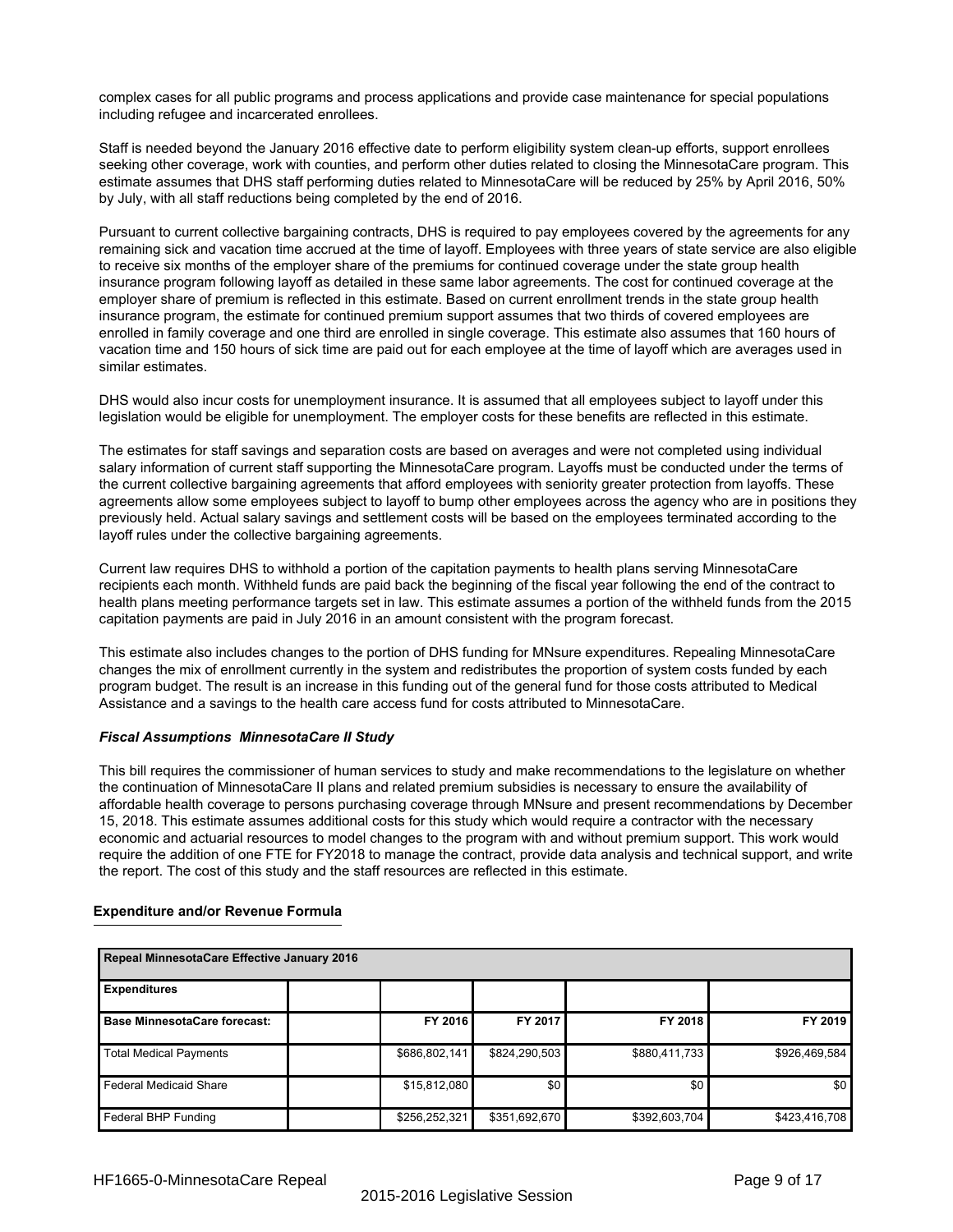| Repeal MinnesotaCare Effective January 2016                       |                 |                   |                 |                   |
|-------------------------------------------------------------------|-----------------|-------------------|-----------------|-------------------|
| State HCAF Cost                                                   | \$414,737,739   | \$472,597,833     | \$487,808,029   | \$503,052,876     |
|                                                                   |                 |                   |                 |                   |
| MinnesotaCare forecast with zero enrollees beginning January 2016 |                 |                   |                 |                   |
| <b>Total Medical Payments</b>                                     | 393,557,905     | 54,220,875        | \$0             | \$0               |
| <b>Federal Medicaid Share</b>                                     | \$15,812,080    | \$0               | \$0             | \$0               |
| Federal BHP Funding                                               | 118,578,801     | 33,366,963        | \$0             | \$0               |
| State HCAF Cost                                                   | 259,167,023     | 20,853,912        | \$0             | \$0               |
| Difference:                                                       |                 |                   |                 |                   |
| <b>Total Medical Payments</b>                                     | -\$293,244,236  | -\$770,069,628    | -\$880,411,733  | -\$926,469,584    |
| <b>Federal Medicaid Share</b>                                     | \$0             | \$0               | \$0             | \$0               |
| Federal BHP Funding                                               | -\$137,673,520  | -\$318,325,707    | -\$392,603,704  | $-$ \$423,416,708 |
| State HCAF Cost                                                   | $-$155,570,716$ | $-$ \$451,743,921 | -\$487,808,029  | -\$503,052,876    |
| <b>Premium Revenue</b>                                            | FY 2016         | FY 2017           | FY 2018         | FY 2019           |
| <b>Base MinnesotaCare forecast:</b>                               |                 |                   |                 |                   |
| <b>Total Premium Revenue</b>                                      | \$30,048,703    | \$34,068,389      | \$34,846,927    | \$35,167,999      |
| <b>Federal Share</b>                                              | \$0             | \$0               | \$0             | \$0               |
| State HCAF Share                                                  | \$30,048,703    | \$34,068,389      | \$34,846,927    | \$35,167,999      |
|                                                                   |                 |                   |                 |                   |
| MinnesotaCare forecast with zero enrollees beginning January 2016 |                 |                   |                 |                   |
| <b>Total Premium Revenue</b>                                      | 14,314,867      | \$0               | \$0             | \$0               |
| <b>Federal Share</b>                                              | \$0             | \$0               | $\overline{30}$ | \$0               |
| State HCAF Share                                                  | \$14,314,867    | \$0               | \$0             | \$0               |
| Difference:                                                       |                 |                   |                 |                   |
| <b>Total Premium Revenue</b>                                      | -\$15,733,836   | -\$34,068,389     | $-$34,846,927$  | -\$35,167,999     |
| <b>Federal Share</b>                                              | \$0             | \$0               | \$0             | \$0               |
| State HCAF Share                                                  | -\$15,733,836   | -\$34,068,389     | $-$34,846,927$  | -\$35,167,999     |
|                                                                   |                 |                   |                 |                   |
| <b>Fiscal Summary</b>                                             | FY 2016         | FY 2017           | FY 2018         | FY 2019           |
| State HCAF Cost (Expenditures)                                    | -\$155,570,716  | -\$451,743,921    | -\$487,808,029  | -\$503,052,876    |
| State HCAF Cost (Premium                                          | \$15,733,836    | \$34,068,389      | \$34,846,927    | \$35,167,999      |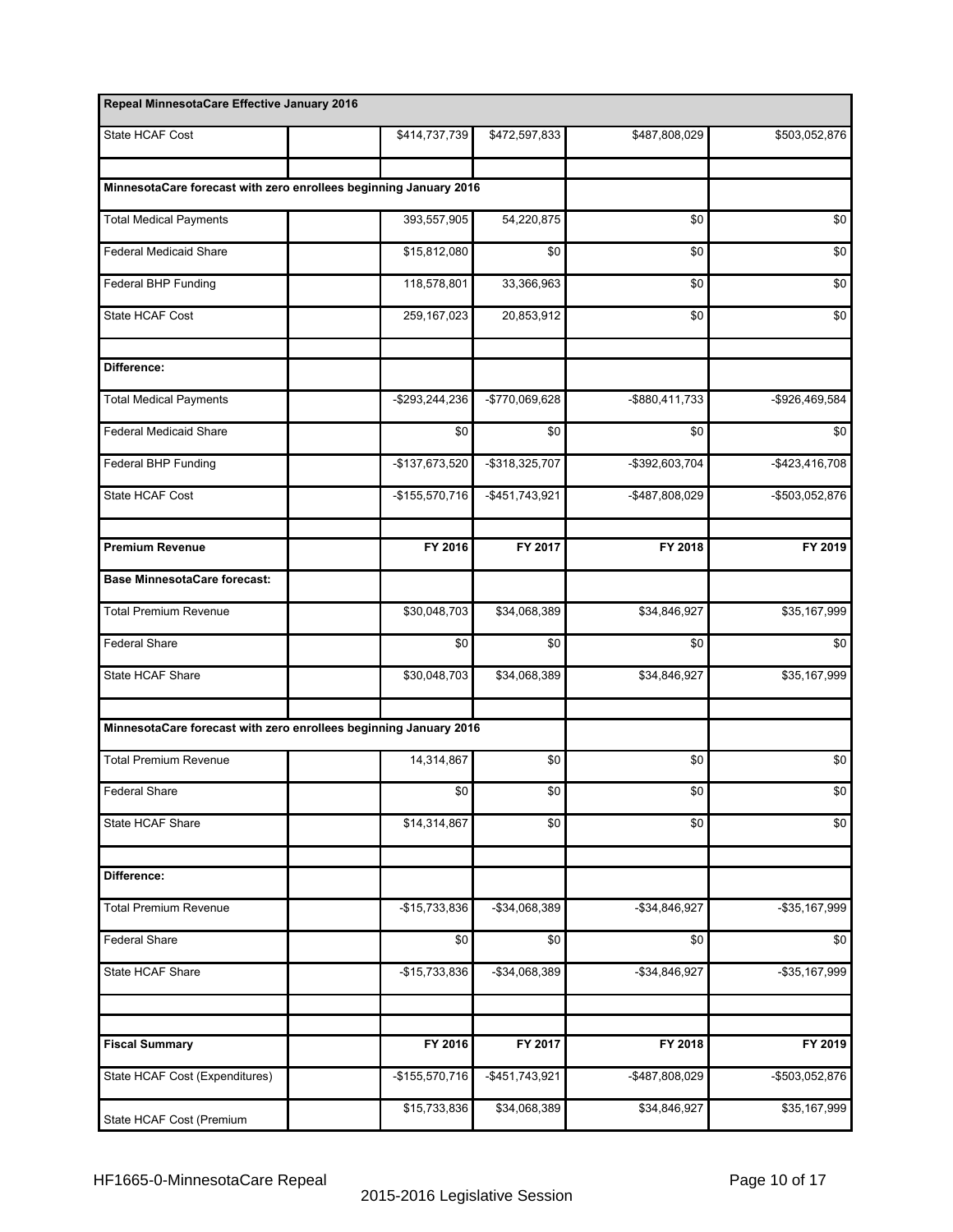| Repeal MinnesotaCare Effective January 2016         |                |                |                |                |
|-----------------------------------------------------|----------------|----------------|----------------|----------------|
| Revenue)*                                           |                |                |                |                |
| Net HCAF Cost                                       | -\$139,836,880 | -\$417,675,532 | -\$452,961,102 | -\$467,884,877 |
|                                                     |                |                |                |                |
| * Lower premium revenue is a<br>HCAF cost.          |                |                |                |                |
| Salary + Fringe Savings and Separation Expenditures |                |                |                |                |
| Average Salary (Hourly)                             | \$22.37        |                |                |                |
| Average Vacation Payout (160 Hours)                 | \$3,579        |                |                |                |
| Average Sick Leave Payout (150 Hours)               | \$3,356        |                |                |                |
| Layoffs in FY2016                                   | 46             |                |                |                |
| Layoffs in FY2017                                   | 142            |                |                |                |
| 2016 Payments                                       | \$318,996.20   |                |                |                |
| 2017 Payments                                       | \$984,727.40   |                |                |                |
|                                                     |                |                |                |                |
|                                                     | Single         | Family         | Total          |                |
| % with Coverage Type                                | 0.33           |                | 0.67           |                |
| Premium Months in 2016                              | 46             |                | 92<br>138      |                |
| Premium Months in 2017                              | 372            |                | 756<br>1128    |                |
| Health Insurance Premium                            | \$524          | \$1,421        |                |                |
|                                                     |                |                |                |                |
| FY 2016 Premium Payments with 75%<br>Elig.          | \$17,913       | \$98,513       | \$116,426      |                |
| FY 2017 Premium Payments with 75%<br>Elig.          | \$146,419      | \$805,236      | \$951,655      |                |
|                                                     |                |                |                |                |
| Avg. Monthly Unemployment Pmt.                      | \$1,879        |                |                |                |
| 2016 Unemployment Payments                          | \$259,313      |                |                |                |
| 2017 Unemployment Payments                          | \$2,119,602    |                |                |                |
|                                                     |                |                |                |                |
|                                                     | 2016           |                | 2017<br>2018   | 2019           |
| <b>Total Separation Expenses</b>                    | \$694,735      | \$4,055,984    |                |                |
| Salary + Fringe Savings                             | $-$2,454,673$  | $-$5,604,315$  | -\$9,899,993   | -\$9,899,992   |
| Net                                                 | $-$1,759,938$  | $-$1,548,331$  | -\$9,899,993   | -\$9,899,992   |

# **Long-Term Fiscal Considerations**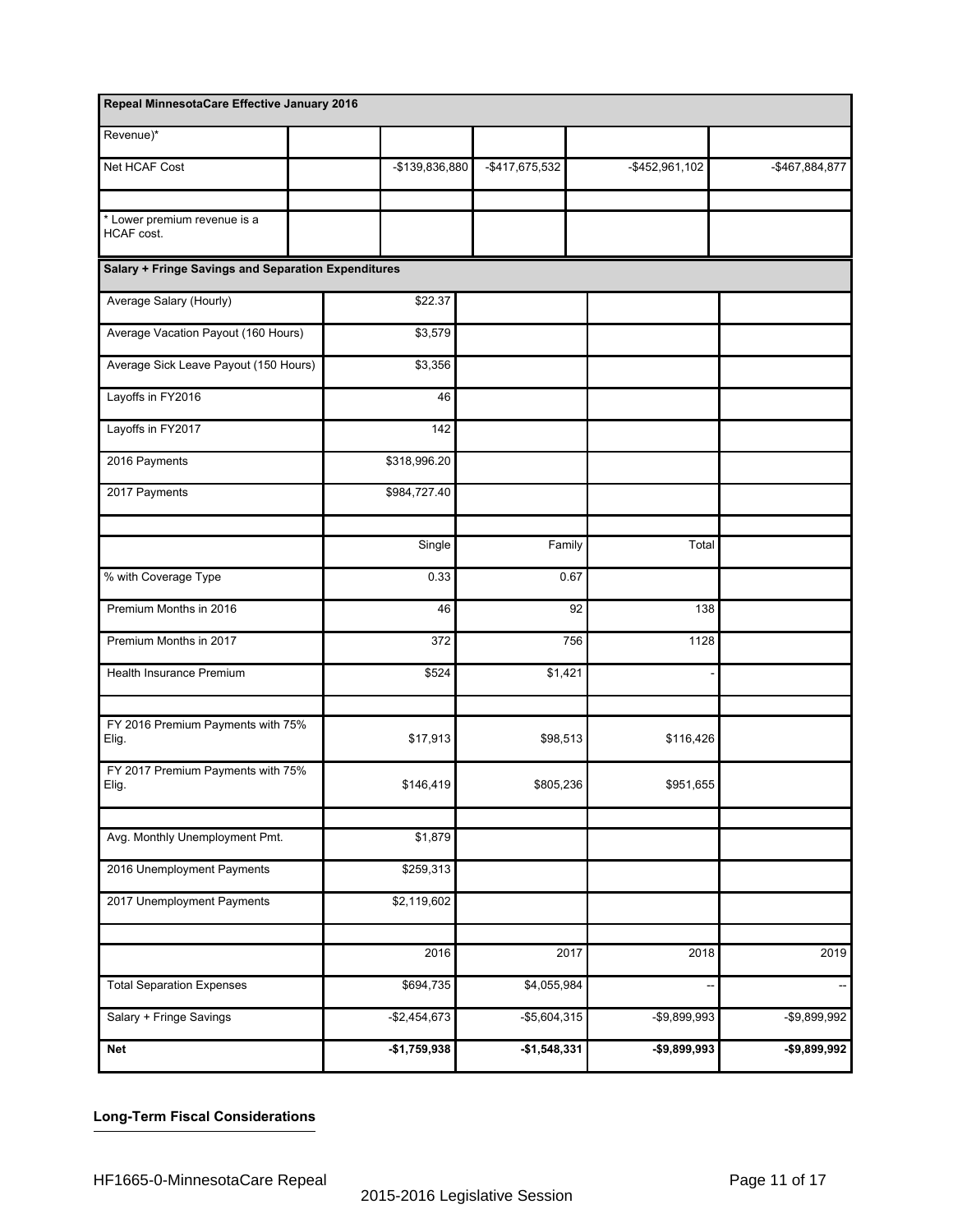| Fiscal Tracking Summary (\$000s) |             |                                                    |                          |                          |                          |                          |
|----------------------------------|-------------|----------------------------------------------------|--------------------------|--------------------------|--------------------------|--------------------------|
| Fund                             | <b>BACT</b> | <b>Description</b>                                 | FY2016                   | FY2017                   | FY2018                   | FY2019                   |
| <b>HCAF</b>                      | 31          | MinnesotaCare<br>Grants                            | (155, 571)               | (541, 744)               | (487, 808)               | (503, 053)               |
| <b>HCAF</b>                      | 31          | Premium<br>Revenue                                 | 15,734                   | 34,068                   | 34,847                   | 35,168                   |
| <b>HCAF</b>                      | 13          | <b>HCA Admin</b><br>(Staff Layoffs)                | (1,760)                  | (1,508)                  | (9,959)                  | (9,860)                  |
| GF                               | 13          | <b>HCA Admin</b><br>(Staff Layoffs)                | ÷,                       | (40)                     | (40)                     | (40)                     |
| GF                               | 13          | <b>HCA Admin</b><br>(Contract)                     | $\overline{\phantom{a}}$ | $\overline{\phantom{a}}$ | 200                      | 200                      |
| GF                               | 13          | <b>HCA Admin</b><br>(FTE)                          | $\overline{\phantom{a}}$ | L,                       | 118                      | 101                      |
| GF                               | 13          | HC Admin<br>(Cost<br>Allocation<br>Change)         | 3,175                    | 7,303                    | 7,303                    | 7,303                    |
| <b>HCAF</b>                      | 13          | <b>HCA Admin</b><br>(Cost<br>Allocation<br>Change) | (6, 201)                 | (7, 333)                 | (7, 333)                 | (7, 333)                 |
| GF                               | REV1        | FFP @ 35%                                          | ÷,                       | 14                       | (97)                     | (91)                     |
| GF                               | 11          | Systems (ITS<br>@ 50%)                             | 560                      | $\overline{\phantom{a}}$ | $\overline{\phantom{m}}$ | $\overline{\phantom{a}}$ |
| GF                               | 11          | Systems<br>(MMIS @ 29%)                            | 32                       | 6                        | $\overline{\phantom{a}}$ |                          |
|                                  |             |                                                    |                          |                          |                          |                          |
|                                  |             | <b>Total Net</b><br><b>Fiscal Impact</b>           | (144, 031)               | (509, 234)               | (462, 769)               | (477, 605)               |
|                                  |             | <b>Full Time</b><br><b>Equivalents</b>             | (46)                     | (186)                    | (185)                    | (185)                    |

### **Local Fiscal Impact**

# **References/Sources**

DHS February, 2015 Forecast **Agency Contact:** Patrick Hultman 651-431-4311 **Agency Fiscal Note Coordinator Signature:** Don Allen **Date:** 4/14/2015 1:25:58 PM **Phone:** 651 431-2932 **Email:** Don.Allen@state.mn.us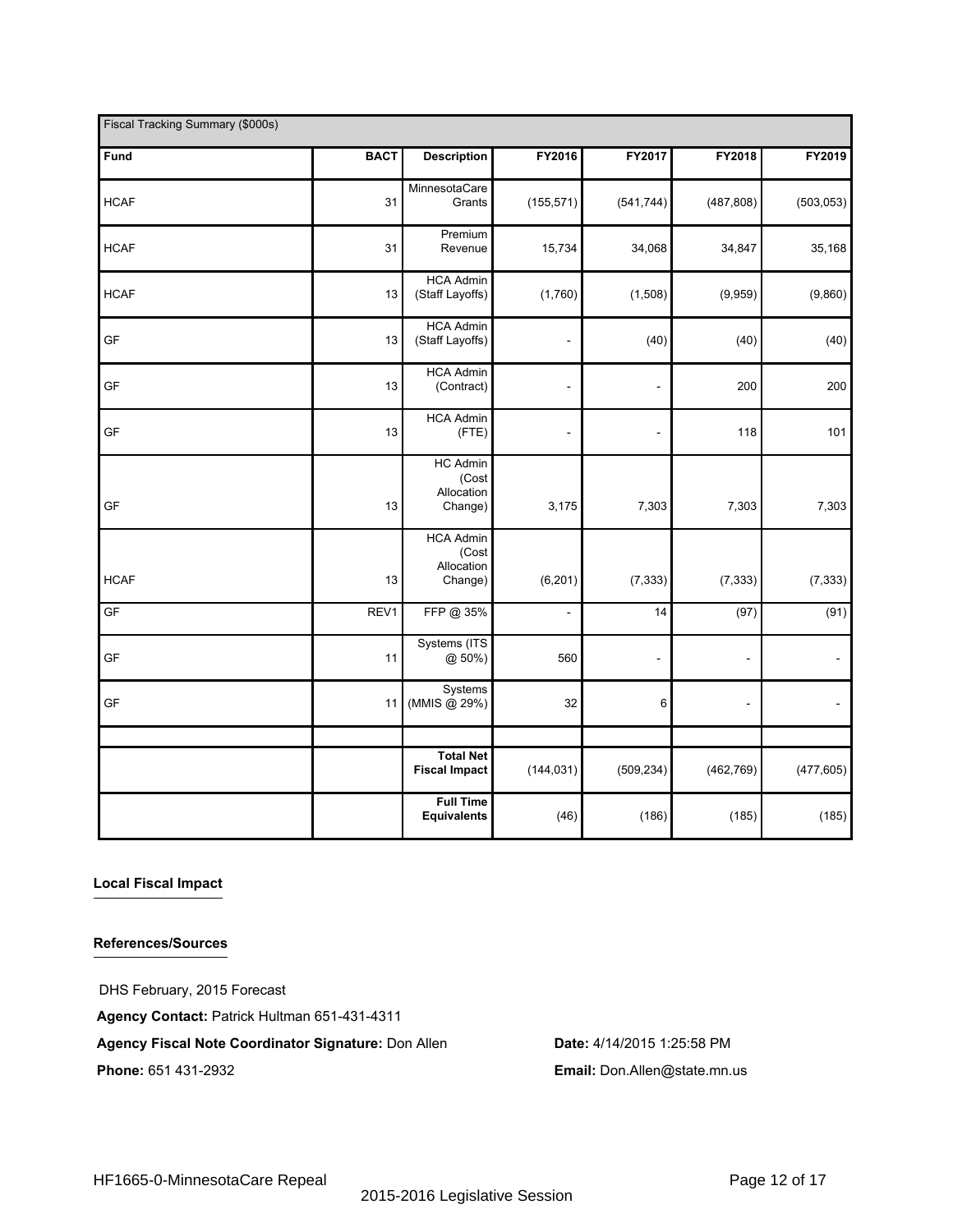| Chief Author:              | <b>Matt Dean</b>                         |
|----------------------------|------------------------------------------|
| Commitee:                  | <b>Health and Human Services Finance</b> |
| Date Completed: 04/14/2015 |                                          |
| Agency:                    | MnSure                                   |

| <b>State Fiscal Impact</b>   | Yes | <b>No</b> |
|------------------------------|-----|-----------|
| Expenditures                 | X   |           |
| Fee/Departmental<br>Earnings | X   |           |
| <b>Tax Revenue</b>           |     | x         |
| Information Technology       | X   |           |
|                              |     |           |
| Local Fiscal Impact          |     |           |

This table shows direct impact to state government only. Local government impact. if any, is discussed in the narrative. Reductions shown in the parentheses.

| <b>State Cost (Savings)</b>         |       |                       | <b>Biennium</b> |                          | <b>Biennium</b>          |               |
|-------------------------------------|-------|-----------------------|-----------------|--------------------------|--------------------------|---------------|
| <b>Dollars in Thousands</b>         |       | <b>FY2015</b>         | <b>FY2016</b>   | <b>FY2017</b>            | <b>FY2018</b>            | <b>FY2019</b> |
| <b>Health Care Access</b>           |       | -                     | 36.218          | 83.539                   | 96.305                   | 96,263        |
| <b>MN Health Insurance Exchange</b> |       | -                     |                 | $\overline{\phantom{0}}$ | $\overline{\phantom{a}}$ |               |
|                                     | Total | ۰                     | 36.218          | 83.539                   | 96.305                   | 96,263        |
|                                     |       | <b>Biennial Total</b> |                 | 119.757                  |                          | 192,568       |

| <b>Full Time Equivalent Positions (FTE)</b> |       |                          | <b>Biennium</b> |                          | <b>Biennium</b>          |               |
|---------------------------------------------|-------|--------------------------|-----------------|--------------------------|--------------------------|---------------|
|                                             |       | <b>FY2015</b>            | <b>FY2016</b>   | <b>FY2017</b>            | <b>FY2018</b>            | <b>FY2019</b> |
| <b>Health Care Access</b>                   |       | -                        |                 | $\overline{\phantom{0}}$ | $\overline{\phantom{0}}$ |               |
| MN Health Insurance Exchange                |       | $\overline{\phantom{0}}$ |                 |                          |                          | 5             |
|                                             | Total | $\overline{\phantom{0}}$ |                 |                          |                          | 5             |

# **Executive Budget Officer's Comment**

I have reviewed this fiscal note for reasonableness of content and consistency with MMB's Fiscal Note policies.

EBO Signature: Ahna Minge Date: 4/14/2015 4:43:25 PM<br>Phone: 651 259-3690 Email ahna minge@state.mn

-

Phone: 651 259-3690 Email ahna.minge@state.mn.us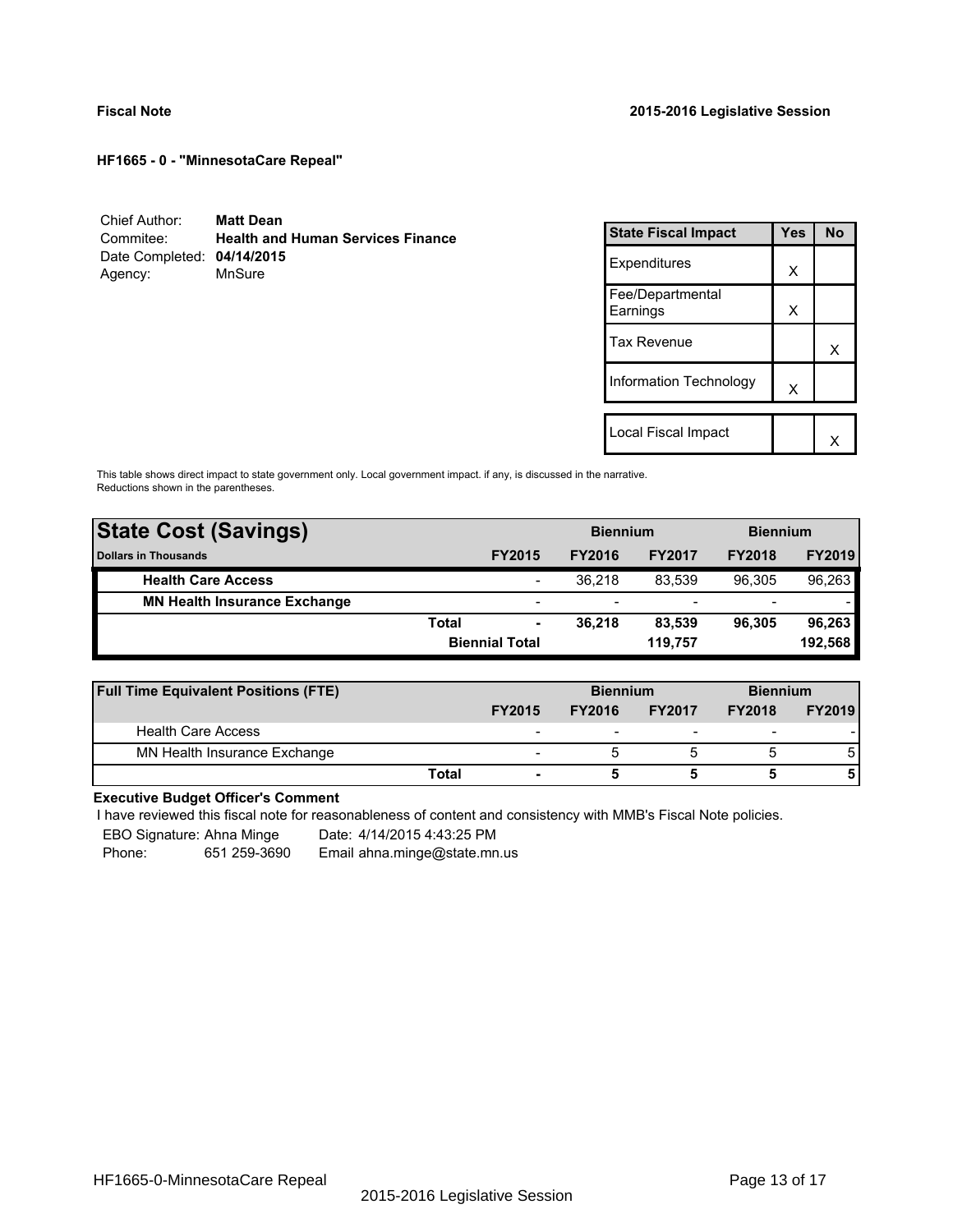This table shows direct impact to state government only. Local government impact, if any, is discussed in the narrative. Reductions are shown in parentheses.

\*Transfers In/Out and Absorbed Costs are only displayed when reported.

| State Cost (Savings) = 1-2                        |              | <b>Biennium</b>       |               |               | <b>Biennium</b> |               |
|---------------------------------------------------|--------------|-----------------------|---------------|---------------|-----------------|---------------|
| <b>Dollars in Thousands</b>                       |              | <b>FY2015</b>         | <b>FY2016</b> | <b>FY2017</b> | <b>FY2018</b>   | <b>FY2019</b> |
| <b>Health Care Access</b>                         |              |                       | 36,218        | 83,539        | 96,305          | 96,263        |
| MN Health Insurance Exchange                      |              |                       |               |               |                 |               |
|                                                   | <b>Total</b> | ٠                     | 36,218        | 83,539        | 96,305          | 96,263        |
|                                                   |              | <b>Biennial Total</b> |               | 119,757       |                 | 192,568       |
| 1 - Expenditures, Absorbed Costs*, Transfers Out* |              |                       |               |               |                 |               |
| <b>Health Care Access</b>                         |              |                       | 36,218        | 83,539        | 96,305          | 96,263        |
| MN Health Insurance Exchange                      |              |                       | 5,361         | 13,514        | 15,459          | 16,436        |
|                                                   | Total        |                       | 41,579        | 97,053        | 111,764         | 112,699       |
|                                                   |              | <b>Biennial Total</b> |               | 138,632       |                 | 224,463       |
| 2 - Revenues, Transfers In*                       |              |                       |               |               |                 |               |
| <b>Health Care Access</b>                         |              |                       |               |               |                 |               |
| MN Health Insurance Exchange                      |              |                       | 5,361         | 13,514        | 15,459          | 16,436        |
|                                                   | <b>Total</b> |                       | 5,361         | 13,514        | 15,459          | 16,436        |
|                                                   |              | <b>Biennial Total</b> |               | 18,875        |                 | 31,895        |

### **Bill Description**

H.F. 1665-0 eliminates MinnsotaCare and shifts eligible individuals into new federally subsidized MinnesotaCare II plans.

### **Assumptions**

- $_{\bullet}$  This fiscal note provides an estimated cost for a relatively simple approach to a state-funded premium subsidy program. It assumes the bill would provide sufficient funding for a forecasted program to reduce QHP premiums net of federal tax credits by an additional 50 percent. There are several options for design and implementation of a statefunded premium subsidy program. This approach was used due to flexibility in the current bill language and a short timeframe for implementation. Numerous program components would need to be specified, including finalizing proportion of premium reduction, core components of state-funded premium subsidy administration, and year-end reconciliation processes. Costs could increase or decrease from estimates provided here for both subsidy program and administrative costs depending on how the program is designed. Subsidy program costs could be as low as \$2.8M in FY 2016-17 (and \$3.2M in FY 2018-19) for a one percent reduction in premium to a high of \$281.5M in FY 2016-2017 (and \$321.8M in FY 2018-2019) to subsidize the entire premium amount net of federal tax credits.
- $_{\bullet}$  It is also assumed that 90 percent of current MinnesotaCare participants would transition to the new MinnesotaCare II program. (There are a small proportion of current MinnesotaCare recipients that do not meet eligibility rules to receive federally funded advanced premium tax credits and therefore could not participate in the new MinnesotaCare II program.)
- This fiscal note assumes insurance companies would bill enrollees directly for their premiums. Health insurance ●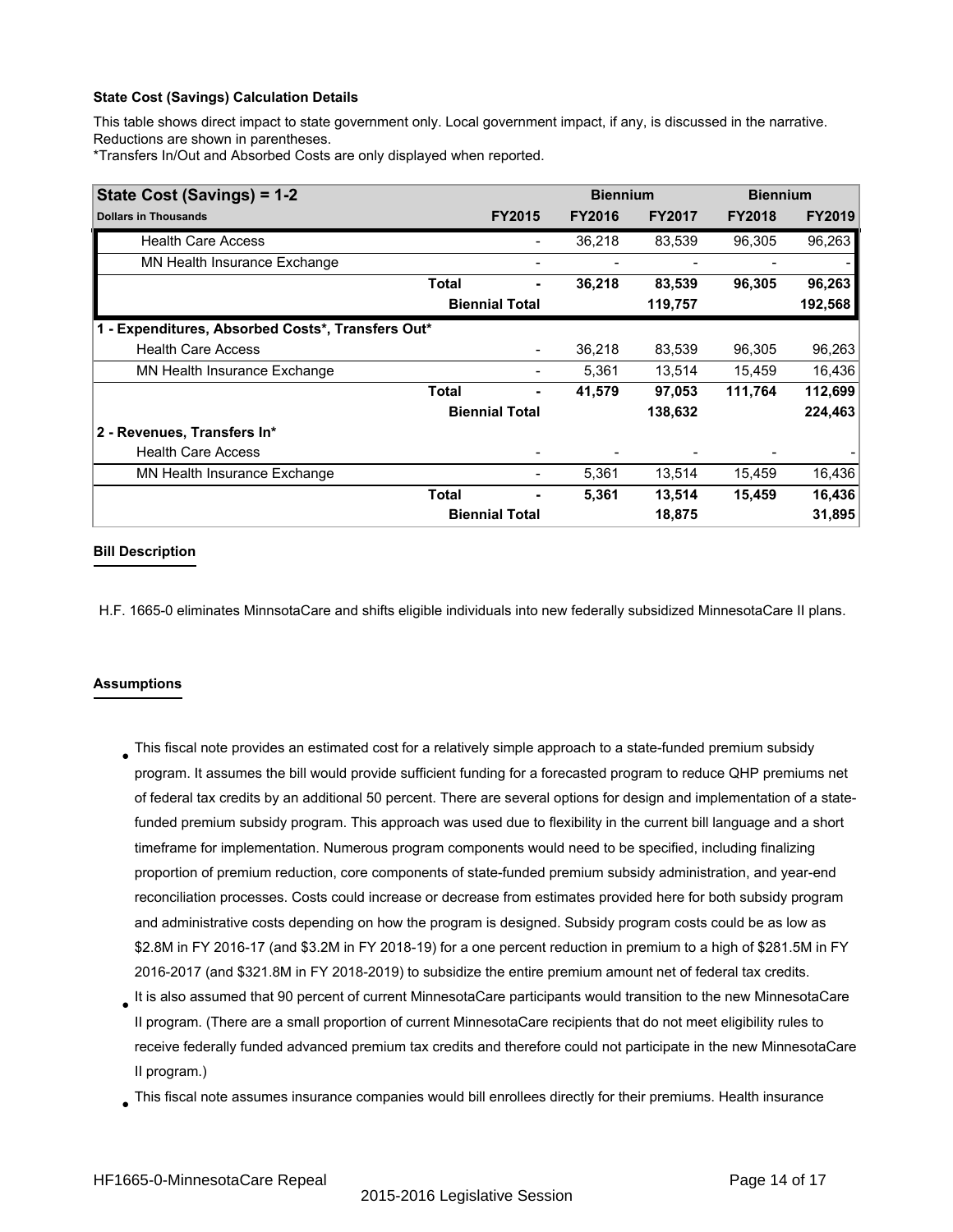companies may need to make changes to their systems or support manual processes to bill enrollees an accurate premium amount net of the enrollees state-funded premium amount.

- This fiscal note assumes IT system changes reflected in DHS portion of the fiscal note are able to be made by November 1, 2015. These changes would modify eligibility rules in the IT system to determine consumers between 133-200% FPL eligible for the new MNCare II program and direct them to choose a QHP. If these system changes are not in place by November 1, 2015, MNsure would need to undertake a fully manual enrollment process for this new program. That would involve significant resources and likely significantly reduce the number of consumers enrolling into the program. ●
- It is not possible to fully automate display of a state-funded subsidy amount on MNsure website by January 1, 2016. This fiscal note assumes a manual process for calculating amounts of state subsidies and enrollment data transmission to health insurance companies. ●

# **Expenditure and/or Revenue Formula**

# Explanation of Cost Estimate:

MNsure would incur two types of costs associated with this bill:

1) New administrative costs associated with the following activities:

· MNsure establishing and maintaining a process to manually calculate and transfer state-funded premium subsidies to insurance companies.

This would require five new permanent FTE positions (one manager and four staff) to oversee development, execution and maintenance of this subsidy program as well as a temporary contracted resource to support development. Program staff would be responsible for identifying enrollees eligible for MinnesotaCare II premium subsidies, preparing manual reports to insurance companies with information on correct premium amount to be billed, disbursement of funds to insurance companies and any year-end reconciliation processes. This fiscal note assumes a 16L position and four MA-3 positions to carry out the program. Salary and standard fringe costs for these five positions are \$462,504. It also assumes a temporary contracted resource for a period of 12 months to support development, initial implementation and program administration refinement. It is estimated this temporary contracted resource would cost \$200,000.

|                                   | FY 2016 | FY 2017 | FY 2018 | FY 2019        |
|-----------------------------------|---------|---------|---------|----------------|
| Staff FTE costs                   | 462,504 | 462,504 | 462,504 | 462,504        |
| Contractor                        | 200,000 |         |         | 0 <sup>1</sup> |
| <b>Total Administrative Costs</b> | 662,504 | 462,504 | 462,504 | 462,504        |

2) The ongoing cost of a new state-funded premium subsidy program based on this fiscal notes assumptions.

The cost of this subsidy program was estimated using the following methodology:

Step One: We assume that 90 percent of current MinnesotaCare enrollees will participate in MinnesotaCare II. These numbers are based on DHS current MinnesotaCare forecast.

Step Two: We calculate an estimated number of member months based on that assumption.

Step Three: We next use the average 2015 silver plan premium sold through MNsure and increase that premium amount by seven percent in enrollment year 2016 and two percent each enrollment year thereafter. This seven percent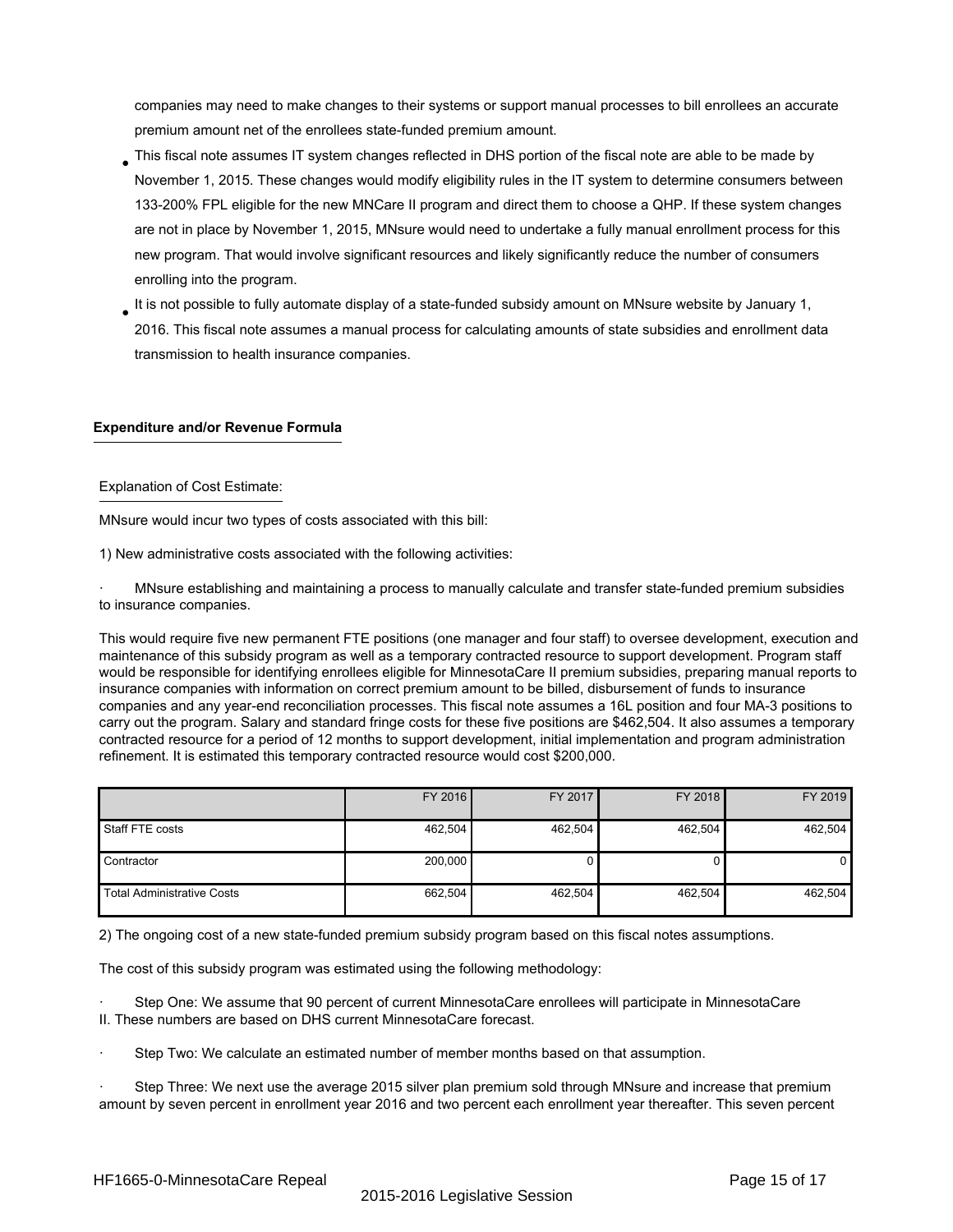increase includes both the two percent average premium increase used in MNsures existing premium withhold revenue forecast and an additional estimated five percent increase in average silver premiums that are estimated to result from the current MinnesotaCare population moving into the individual market risk pool.

Step Four: We multiply the average premium by the estimated number of member months. This results in a total premium cost estimate for new MinnesotaCare II enrollees.

Step Five: We use an estimated federally funded advance premium tax credit associated with the MinnesotaCare II population. This is based on estimates DHS uses for purposes of existing federal funding for MinnesotaCare. This calculated amount is also subtracted from the aggregate premium cost in Step Four.

Step Six: This is the balance of the aggregate premium costs for MNCare II net of estimated federal advance premium tax credits.

Step Seven: Under this fiscal notes assumptions, the state would reduce the resulting premium amount under Step Six by 50 percent. This results in an estimated cost for a direct appropriation from the Health Care Access Fund to MNsure to provide a state-funded subsidy program. Costs could increase or decrease from estimates provided here for a statefunded subsidy program depending on the level of subsidy to be provided. Subsidy program costs could be as low as \$2.8M in FY 2016-17 (and \$3.2M in FY 2018-19) for a one percent reduction in premium to a high of \$281.5M in FY 2016- 2017 (and \$321.8M in FY 2018-2019) to subsidize the entire premium amount net of federal tax credits.

#### **Methodology for Calculating Cost of State-funded Premium Subsidy**

|                                                                                                                                                                             | FY 2016         | FY 2017       | FY 2018       | FY 2019         |
|-----------------------------------------------------------------------------------------------------------------------------------------------------------------------------|-----------------|---------------|---------------|-----------------|
| Step One:<br>Estimated number of persons enrolling in<br><b>MNCare II</b>                                                                                                   | 96,311          | 109,040       | 111,527       | 112,573         |
| Step Two:<br>Estimated number of member months                                                                                                                              | 1,059,634       | 1,295,752     | 1,335,817     | 1,349,821       |
| <b>Step Three:</b><br>Average monthly premium                                                                                                                               | \$335.98        | \$342.70      | \$349.55      | \$356.54        |
| <b>Step Four:</b><br>Total aggregate premium costs for new<br>MinnesotaCare II program                                                                                      | 356,015,831     | 444,053,692   | 466,939,641   | 481,271,523     |
| Step Five: Subtract estimated advanced<br>premium tax credit that MNCare II enrollees<br>would receive                                                                      | (211, 142, 652) | (254,769,369) | (271,004,935) | (292, 154, 069) |
| Step Six: Balance of estimated premium<br>costs to be paid (50% by enrollee, 50% by<br>state-funded subsidy program)                                                        | 144,873,179     | 189,284,323   | 195,934,706   | 189, 117, 454   |
| Step Seven: State subsidy program would<br>reduce the net cost in Step Six by 50%. This<br>line represents the program costs of a state-<br>funded premium subsidy program. | 72,436,590      | 94,642,162    | 97,967,353    | 94,558,727      |

Additional information on fiscal impact